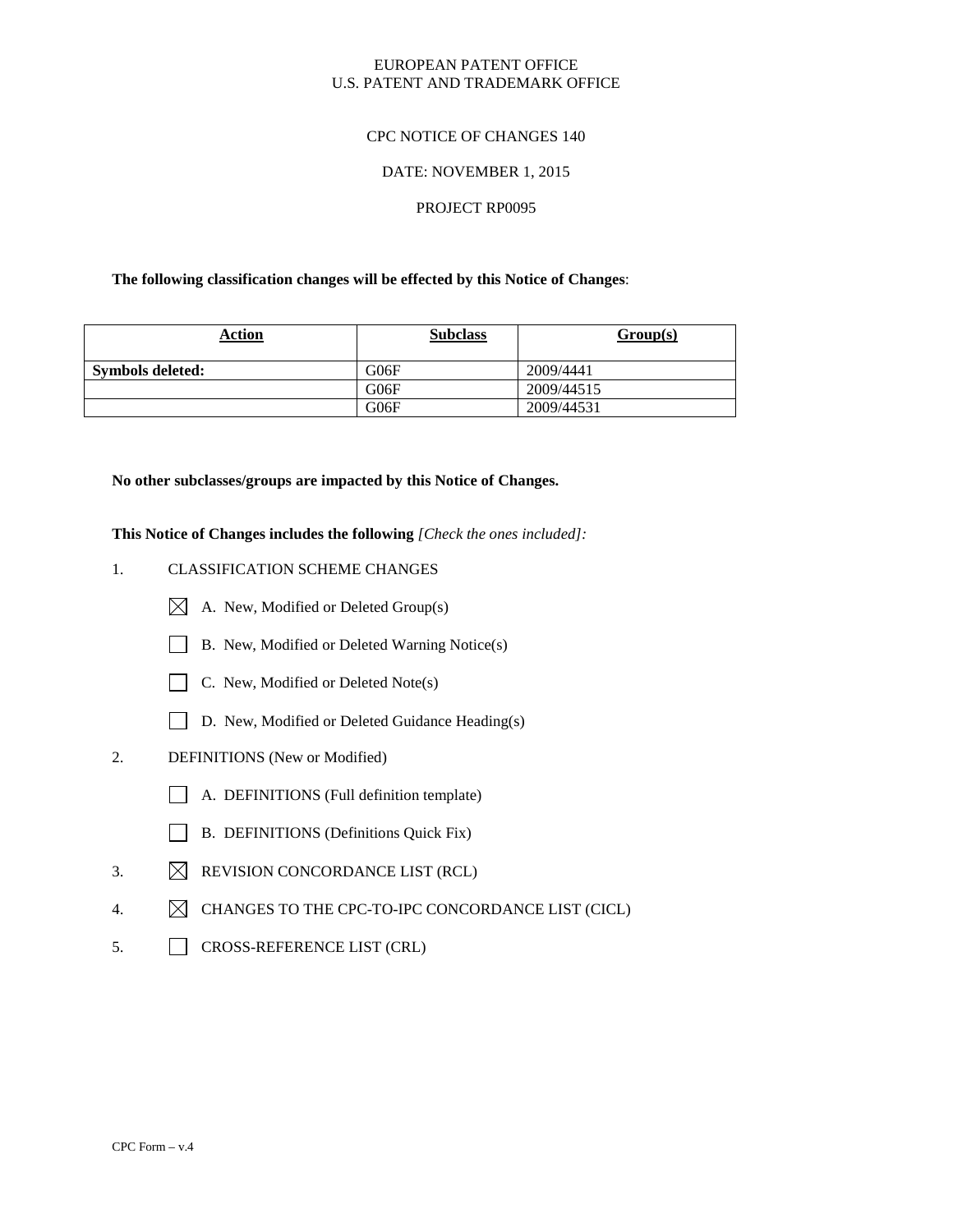#### CPC NOTICE OF CHANGES 140

## DATE: NOVEMBER 1, 2015

### PROJECT RP0095

## 1. CLASSIFICATION SCHEME CHANGES

## A. New, Modified or Deleted Group(s)

**SUBCLASS G06F - ELECTRICAL DIGITAL DATA PROCESSING (computers in which a part of the computation is effected hydraulically or pneumatically G06D; optically G06E; self-contained input or output peripheral equipment G06K; impedance networks using digital techniques H03H)**

| Type* | <b>Symbol</b>  | Indent<br>Level<br><b>Number</b><br>of dots<br>(e.g. 0, 1,<br>2) | <b>Title</b><br>(new or modified)<br>"CPC only" text should normally be<br>enclosed in {curly brackets}**             | <b>Transferred to</b> $\pi$                                                      |
|-------|----------------|------------------------------------------------------------------|-----------------------------------------------------------------------------------------------------------------------|----------------------------------------------------------------------------------|
| D     | G06F2009/4441  | 3                                                                | {Programme partitioning, e.g.<br>concurrency or parallelism detection,<br>programming parallel machines in<br>general | <administrative to<br="" transfer="">G06F9/44&gt;</administrative>               |
| D     | G06F2009/44515 | 4                                                                | {using non-volatile memory from which<br>the program can be directly executed,<br>e.g. $EEPROM$ }                     | <administrative to<br="" transfer=""><math>G</math>06F9/445&gt;</administrative> |
| D     | G06F2009/44531 | $\overline{4}$                                                   | {involving multiple processors}                                                                                       | <administrative to<br="" transfer="">G06F9/445</administrative>                  |

\*N = new entries where reclassification into entries is involved; C = entries with modified file scope where reclassification of documents from the entries is involved;  $Q =$  new entries which are firstly populated with documents via administrative transfers from deleted (D) entries. Afterwards, the transferred documents into the Q entry will either stay or be moved to more appropriate entries, as determined by intellectual reclassification; E= existing entries with enlarged file scope, which receive documents from C or D entries, e.g. when a limiting reference is removed from the entry title;  $M =$  entries with no change to the file scope (no reclassification);  $D =$  deleted entries;  $F =$  frozen entries will be deleted once reclassification of documents from the entries is completed;  $U =$  entries that are unchanged.

NOTES:

- \*\*No {curly brackets} are used for titles in CPC only subclasses, e.g. C12Y, A23Y; 2000 series symbol titles of groups found at the end of schemes (orthogonal codes); or the Y section titles. The {curly brackets} are used for 2000 series symbol titles found interspersed throughout the main trunk schemes (breakdown codes).
- For U groups, the minimum requirement is to include the U group located immediately prior to the N group or N group array, in order to show the N group hierarchy and improve the readability and understanding of the scheme. Always include the symbol, indent level and title of the U group in the table above.
- All entry types should be included in the scheme changes table above for better understanding of the overall scheme change picture. Symbol, indent level, and title are required for all types except "D" which requires only a symbol.
- #"Transferred to" column must be completed for all C, D, F, and Q type entries. F groups will be deleted once reclassification is completed.
- When multiple symbols are included in the "Transferred to" column, avoid using ranges of symbols in order to be as precise as possible.
- For administrative transfer of documents, the following text should be used: "< administrative transfer to XX>" or "<administrative transfer to XX and YY simultaneously>" when administrative transfer of the same documents is to more than one place.
- Administrative transfer to main trunk groups is assumed to be "invention information", unless otherwise indicated, and to 2000 series groups is assumed to be "additional information".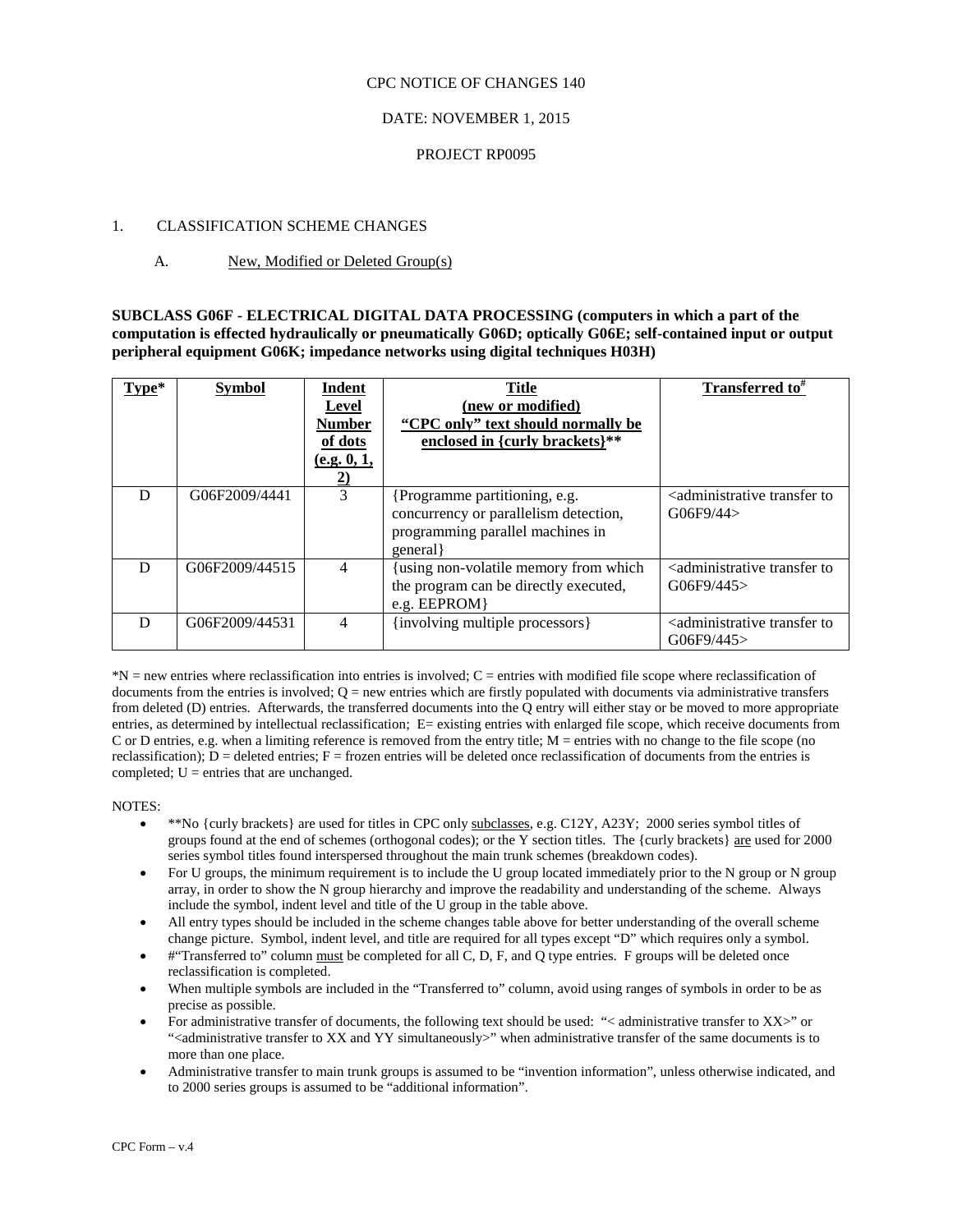#### CPC NOTICE OF CHANGES 140

## DATE: NOVEMBER 1, 2015

### PROJECT RP0095

# 3. REVISION CONCORDANCE LIST (RCL)

| Type* | From CPC Symbol (existing) | To CPC Symbol(s) |
|-------|----------------------------|------------------|
|       | G06F2009/4441              | G06F9/44         |
|       | G06F2009/44515             | G06F9/445        |
|       | G06F2009/44531             | G06F9/445        |

 $*C$  = entries with modified file scope where reclassification of documents from the entries is involved;  $Q$  = new entries which are firstly populated with documents via administrative transfers from deleted (D) entries. Afterwards, the transferred documents into the Q entry will either stay or be moved to more appropriate entries, as determined by intellectual reclassification;  $D =$ deleted entries.

NOTES:

- Only C, D, and Q type entries are included in the table above.
- When multiple symbols are included in the "To" column, avoid using ranges of symbols in order to be as precise as possible.
- For administrative transfer of documents, the following text should be used: "< administrative transfer to XX>" or "<administrative transfer to XX and YY simultaneously>" when administrative transfer of the same documents is to more than one place.
- Administrative transfer to main trunk groups is assumed to be "invention information", unless otherwise indicated, and to 2000 series groups is assumed to be "additional information".